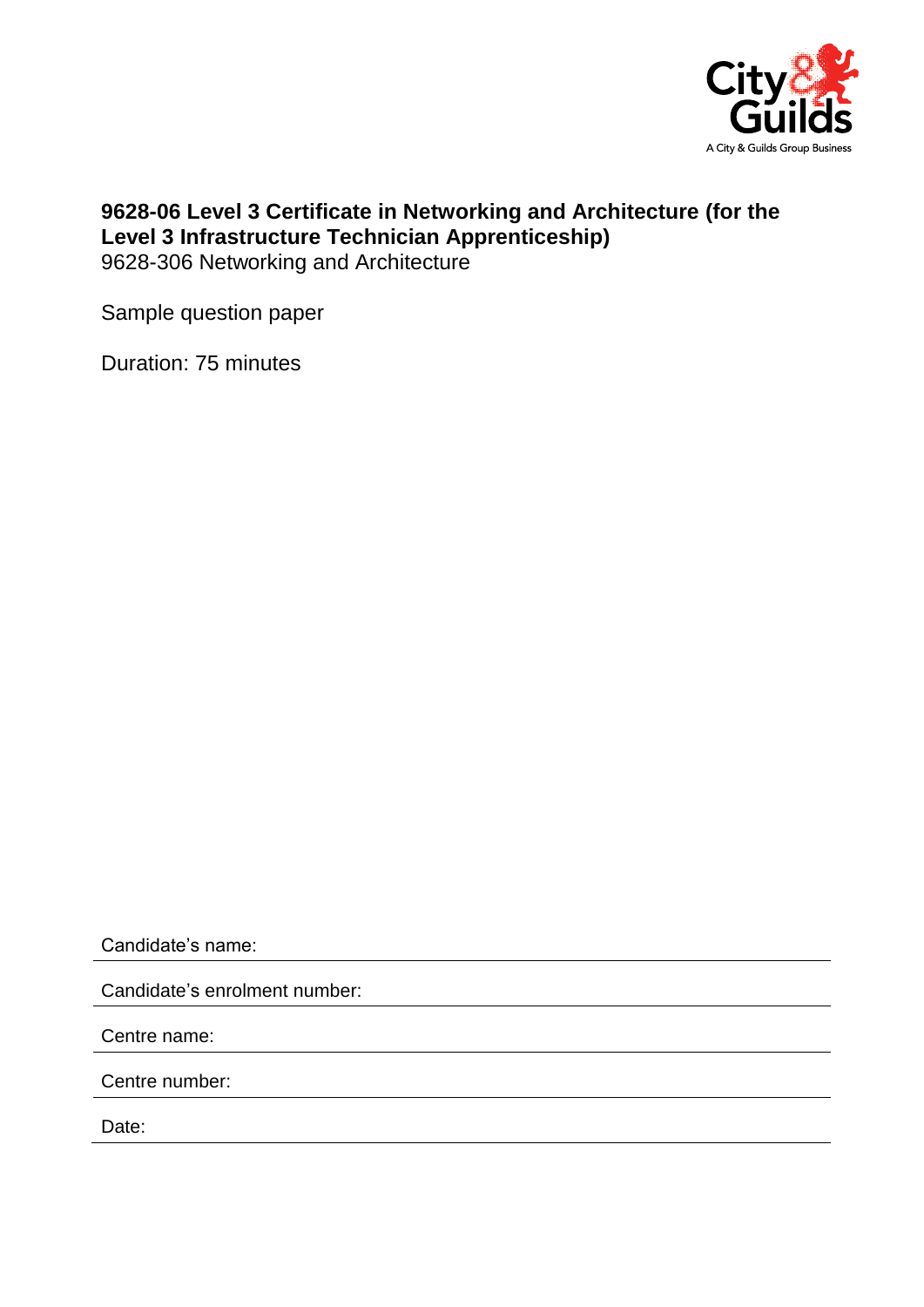1 Identify the component in the image below.



- a. RJ-45
- b. RJ-11
- c. LC
- d. ST
- 2 Identify the component in the image below.



- a. BNC
- b. USB
- c. LC
- d. ST
- 3 What is the **maximum** recommended length for a CAT 6 cable when used as a 100BASE-T?
	- a. 55 metres.
	- b. 90 metres.
	- c. 100 metres.
	- d. 110 metres.
- 4 Which type of data cable is the **most** secure from electronic interference?
	- a. CAT 5.
	- b. CAT 5e.
	- c. Plenum coated.
	- d. Fibre Optic.
- 5 Which one of the following is a characteristic of a CAT 5 cable?
	- a. Speed of 10 GB/s at 55 metres.
	- b. Uses a non-standard terminator.
	- c. Reduced crosstalk due to construction.
	- d. Electromagnetically shielded.
- 6 A Campus would utilise which one of the following antennas to link all of its sites?
	- a. Parabolic.
	- b. Omni-directional.
	- c. Point to Multipoint.
	- d. Multipoint to Multipoint.
- 7 Which one of the following wireless standards uses the 5GHz band for data rates up to 54Mbps?
	- a. 802.11a
	- b. 802.11b
	- c. 802.11g
	- d. 802.11n
- 8 Which one of the following would **most** likely be the cause of users being able to connect to a newly installed WAP but being unable to reach the internet?
	- a. The device signal strength has been degraded.
	- b. An incorrect subnet mask has been used on the WAP.
	- c. Users have selected the wrong encryption type.
	- d. The signal strength on the WAP is low and packets are dropping.
- 9 Which technology is described as providing long range connectivity?
	- a. NFC.
	- b. RFID.
	- c. WiMAX.<br>d. Bluetoot
	- Bluetooth.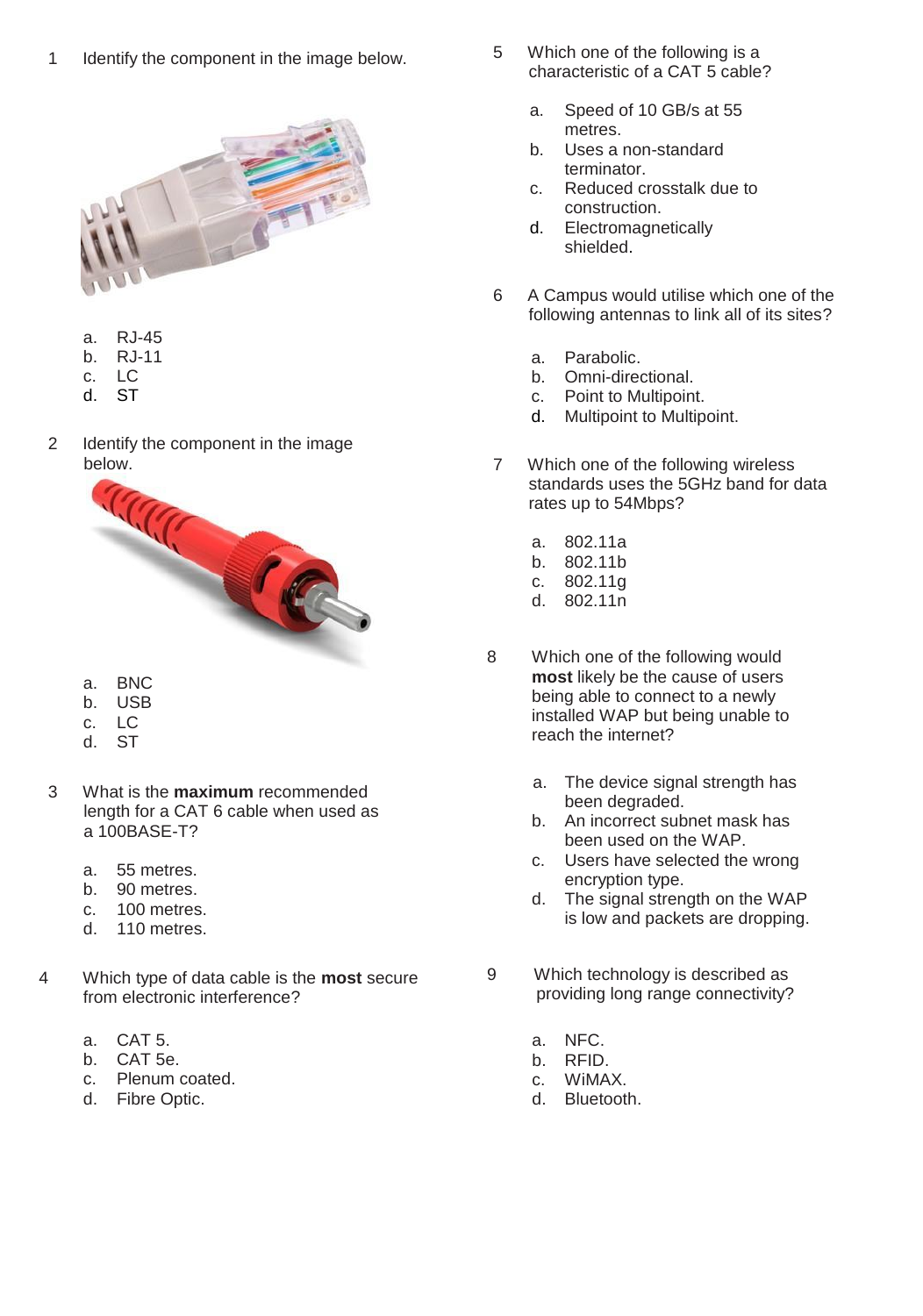- 10 Which one of the following technologies uses inductance to provide power in a device?
	- a. NFC.
	- b. RFID.
	- c. WiMAX.
	- d. Bluetooth.
- 11 Which of these wire encryption standards is the **least** secure?
	- a. WEP.
	- b. WEP2.
	- c. WPA.
	- d. WPA2.
- 12 Which command line tool would be used to identify open ports and running services on a host?
	- a. Ping.
	- b. Netstat.
	- c. Tracert.
	- d. Ifconfig.
	- 13 Which type of wireless site survey (RF Survey) is used to model the characteristics of a wireless network using simulation tools?
		- a. Active.
		- b. Passive.
		- c. Predictive.
		- d. Static.
	- 14 Which tool should be used to locate a hidden non-fibre network cable within a wall?
		- a. Multi-meter.
		- b. Cable tester.
		- c. Toner probe.
		- d. Cable certifier.
	- 15 Which one of the following utilities would be used to identify file fragmentation?
		- a. Protocol analyser.
		- b. Scandisk.
		- c. Memtest.
		- d. Process monitor.
- 16 Which one of the following will enable the total number of ICMP packets received to be viewed?
	- a. Netstat -s.
	- b. Netstat -r.
	- c. Netstat -n.
	- d. Netstat -u.
- 17 Which one of the following is a command line packet sniffer?
	- a. Netstat.
	- b. Iostat.
	- c. TCPdump.
	- d. Vmstat.
- 18 Which one of the following Windows tools allows you to identify stopped network services?
	- a. Task Manager.<br>b. Perfmon.
	- Perfmon.
	- c. Sysmon.
	- d. Activity Monitor.
- 19 Which one of the following tools would allow you to record actions for use in security incident detection?
	- a. Task Manager.
	- b. Perfmon.
	- c. Sysmon.
	- d. Tracert.
- 20 Which one of the following would be used to specify tasks to be completed in a repair facility?
	- a. Fault Log.
	- b. Asset Log.
	- c. Worksheet.
	- d. Acceptance Test.
	- 21 Which one of the following would be used to determine the suitability of a software application?
		- a. Fault Log.
		- b. Asset Log.
		- c. Worksheet.
		- d. Acceptance Test.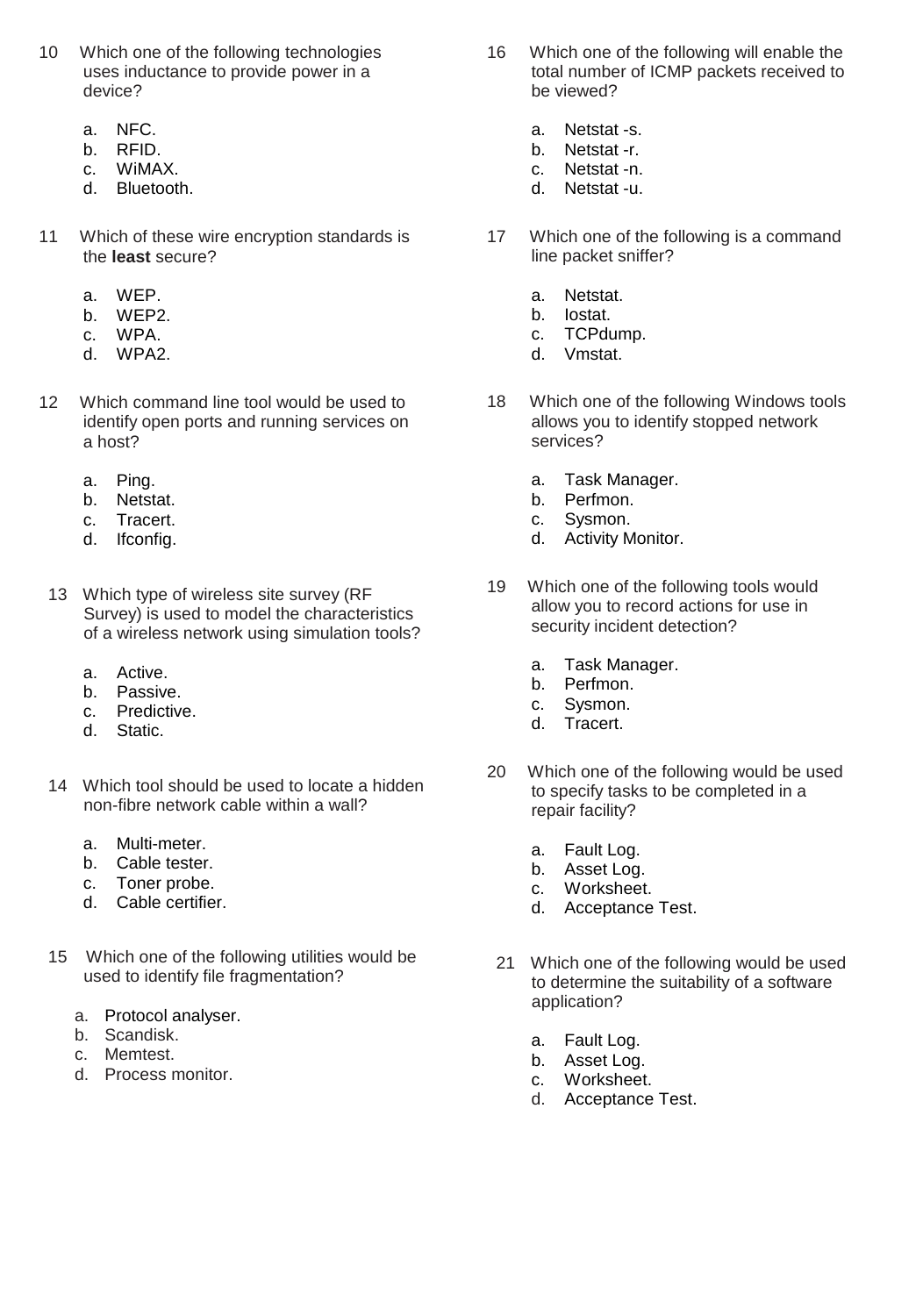- 22 What would be an appropriate response time in an SLA for a Technical Services Team to a failure in an online banking system?
	- a. 15-30 minutes.
	- b. 1-2 hours.
	- c. Same day.
	- d. Next day.
- 23 Which type of maintenance is associated with distributing a critical security patch after users have been compromised?
	- a. Physical.
	- b. Pro-Active.
	- c. Reactive.
	- d. Corrective.
- 24 Which type of maintenance can be ascribed to a technical services team which uses the Mean Time Between Failures (MTBF) to schedule a program for equipment replacement?
	- a. Physical.
	- b. Pro-Active.
	- c. Reactive.
	- d. Corrective.
- 25 Which one of the following would be the **best** solution to improve the processing capabilities of a database server?
	- a. Additional 16 GB RAM.
	- b. Upgrade to faster processor.
	- c. Increase to 1 TB storage.
	- d. Install large capacity SSD.
- 26 Which one of the following is the **most** important factor to be considered when purchasing new additional hardware for a current network?
	- a. Ease of installation.
	- b. Known maintenance costs.
	- c. Two year replacement warranty.
	- d. Compatibility with existing systems.
- 27 Which one of the following is the **best** option to improve signal strength across the property for a customer having issues with the signal strength on their wireless network?
	- a. Install a high gain antenna.
	- b. Run a CAT 5e cable to all of the rooms that have poor signal strength.
	- c. Install a wireless extender.<br>d. Install a second wired route
	- Install a second wired router in the far end of the property.
- 28 A USB device is plugged into a MS Windows computer. A message is displayed that the device is installed but may not work properly. Which of the following is the **most** likely cause of the message?
	- a. The device needs a firmware update.
	- b. The system needs an updated driver installed.
	- c. The plugged in device is too slow for the USB port speed.
	- d. The device is incompatible with the installed version of Windows.
- 29 Which type of driver is required when installing a new scanner on a MS Windows based system?
	- a. SURGE.
	- b. TWAIN.
	- c. Graphics.
	- d. Bridge.
- 30 A previously functioning MS Windows PC is unable to boot to the operating system. Which one of the following is the **most** likely cause?
	- a. Graphics card failure.
	- b. Keyboard failure.
	- c. Network card incorrectly configured.
	- d. A misconfigured BIOS.
- 31 Which one of the following provides the **most** secure method to authenticate users?
	- a. Biometric scanner.
	- b. Token device.
	- c. Two factor authentication.
	- d. Smart card.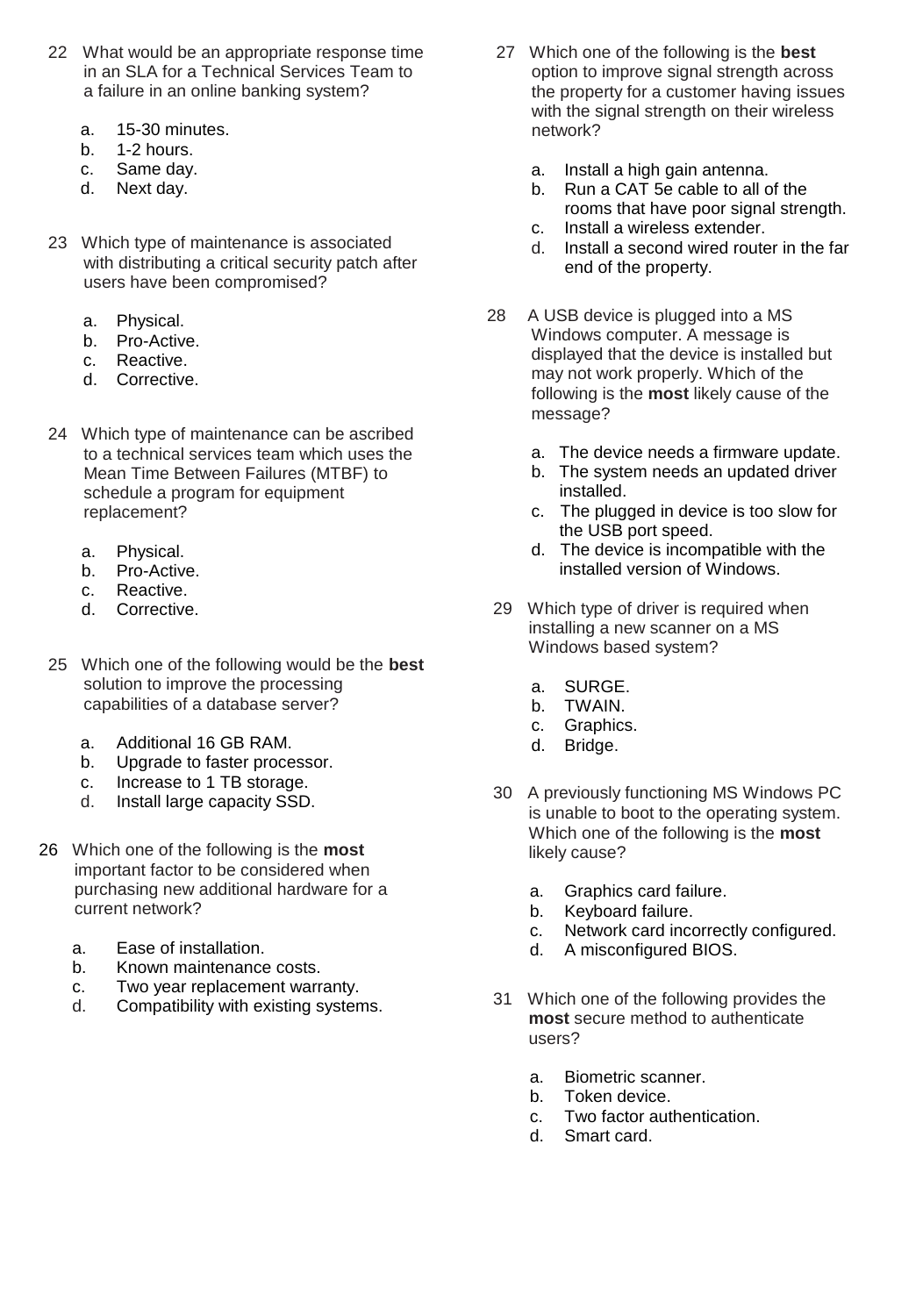- 32 Which one of the following is considered a physical security method?
	- a. Locked room.
	- b. Password.
	- c. Retinal scanner.
	- d. CCTV.
- 33 Which one of the following is considered a Biometric security method?
	- a. Secure environment.
	- b. Complex password.
	- c. Fingerprint scanner.
	- d. Token device.
- 34 Which one of the following **best** describes the term 'middleware'?
	- a. A software package that provides backups for company data.
	- b. A hardware system that provides a fall over system.
	- c. A software package that connects two otherwise separate applications.
	- d. A hardware system that provides network security across the company.
- 35 Which one of the following is an **essential** feature of 'cloud services'?
	- a. Complex deployment.
	-
	- b. Scalability.<br>c. Employabil Employability.
	- d. Localised services.
- 36 Which one of the following **best** describes how networking infrastructure benefits IT business systems?
	- a. It allows more emails.
	- b. It allows sharing of resources.
	- c. It allows standalone systems.
	- d. It allows monitoring of working hours.
- 37 Which one of the following **best** describes how authentication contributes to IT business systems?
	- a. Only allows valid users to access the system.
	- b. Only allows logon between recognised hours.
	- c. Provides resource sharing across the system.
	- d. Provides timely access to remote services.
- 38 Which one of the following is the basic unit for measuring bandwidth in data communication?
	- a. Megabytes per second.
	- b. Bytes per second.
	- c. Bits per second.
	- d. Terabits per second.
- 39 What is the hexadecimal representation of the following binary number?
	- 1111
	- a. F
	- b. 01
	- c. A
	- d. 11
- 40 Which one is the following IPv4 addresses is known as the loopback address?
	- a. 10.0.0.1
	- b. 192.168.0.1
	- c. 127.0.0.1
	- d. 169.254.0.1
- 41 At which layer of the TCP/IP 4 layer model are datagrams forwarded between hosts across the network?
	- a. Application.
	- b. Transport.
	- c. Internet.
	- d. Network Access.
- 42 The IP and ICMP protocols operate at which layer of the 7 layer OSI model?
	- a. Physical.
	- b. Data Link.
	- c. Transport.
	- d. Network.